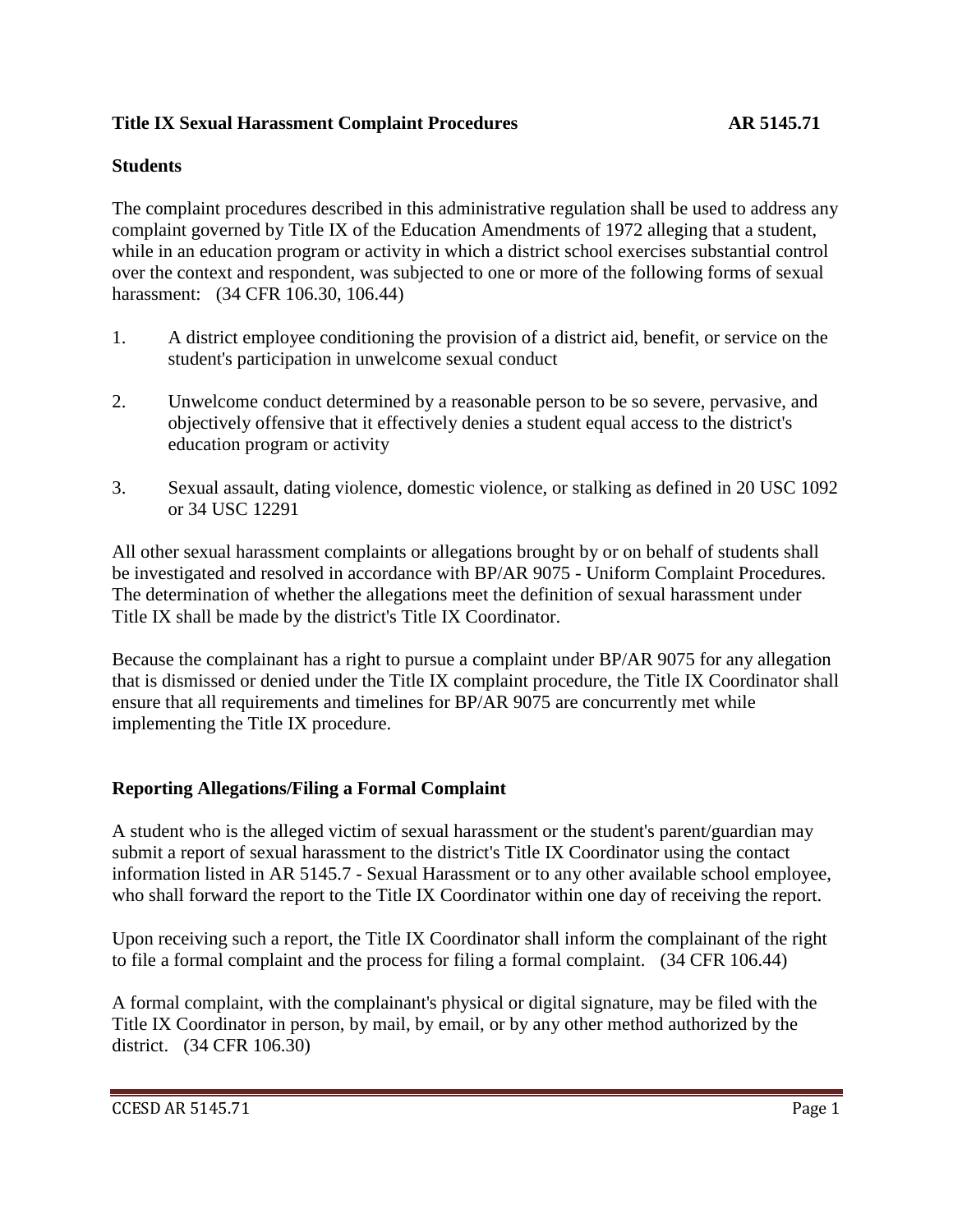Even if the alleged victim chooses not to file a formal complaint, the Title IX Coordinator shall file a formal complaint in situations when a safety threat exists. In addition, the Title IX Coordinator may file a formal complaint in other situations as permitted under the Title IX regulations, including as part of the district's obligation to not be deliberately indifferent to known allegations of sexual harassment. In such cases, the Title IX Coordinator shall provide the alleged victim notices as required by the Title IX regulations at specific points in the complaint process.

The Title IX Coordinator, investigator, decision-maker, or a facilitator of an informal resolution process shall not have a conflict of interest or bias for or against complainants or respondents generally or an individual complainant or respondent. Such persons shall receive training in accordance with 34 CFR 106.45. (34 CFR 106.45)

## **Supportive Measures**

Upon receipt of a report of Title IX sexual harassment, the Title IX Coordinator shall promptly contact the complainant to discuss the availability of supportive measures and shall consider the complainant's wishes with respect to the supportive measures implemented. Supportive measures shall be offered as appropriate, as reasonably available, and without charge to the complainant or the respondent before or after the filing of a formal complaint or where no formal complaint has been filed. Such measures shall be nondisciplinary, nonpunitive, and designed to restore or preserve equal access to the district's education program or activity without unreasonably burdening the other party, including measures designed to protect the safety of all parties or the district's educational environment or to deter sexual harassment. Supportive measures may include, but are not limited to, counseling, course-related adjustments, modifications of class schedules, mutual restrictions on contact, increased security, and monitoring of certain areas of the campus. (34 CFR 106.30, 106.44)

The district shall maintain as confidential any supportive measures provided to the complainant or respondent, to the extent that maintaining such confidentiality would not impair the district's ability to provide the supportive measures. (34 CFR 106.30)

## **Emergency Removal from School**

A student shall not be disciplined for alleged sexual harassment under Title IX until the investigation has been completed. However, on an emergency basis, the district may remove a student from the district's education program or activity, provided that the district conducts an individualized safety and risk analysis, determines that removal is justified due to an immediate threat to the physical health or safety of any student or other individual arising from the allegations, and provides the student with notice and an opportunity to challenge the decision immediately following the removal. This authority to remove a student does not modify a student's rights under the Individuals with Disabilities Education Act or Section 504 of the Rehabilitation Act of 1973. (34 CFR 106.44)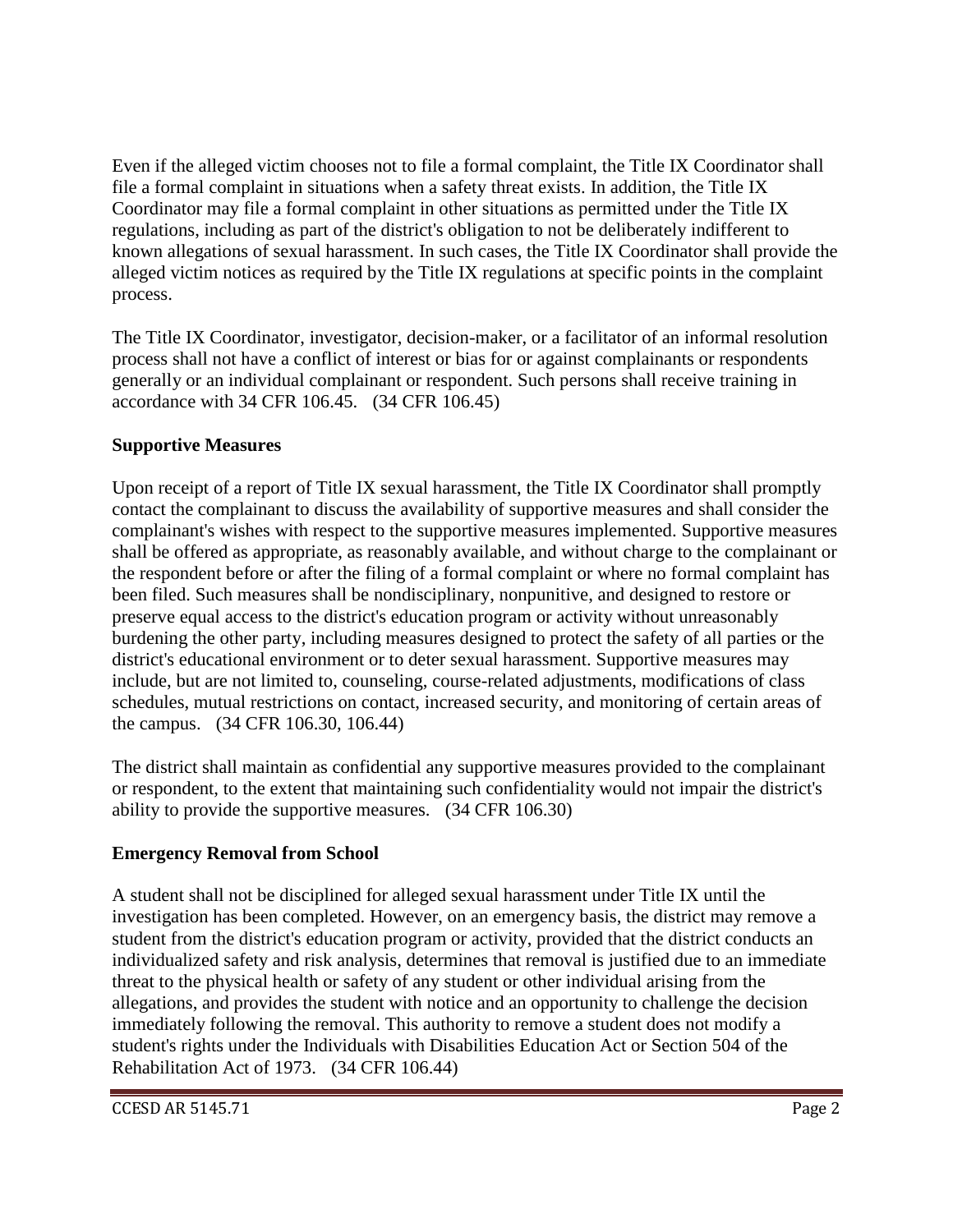If a district employee is the respondent, the employee may be placed on administrative leave during the pendency of the formal complaint process. (34 CFR 106.44)

## **Dismissal of Complaint**

The Title IX Coordinator shall dismiss a formal complaint if the alleged conduct would not constitute sexual harassment as defined in 34 CFR 106.30 even if proved. The Title IX Coordinator shall also dismiss any complaint in which the alleged conduct did not occur in the district's education program or activity or did not occur against a person in the United States, and may dismiss a formal complaint if the complainant notifies the district in writing that the complainant would like to withdraw the complaint or any allegations in the complaint, the respondent is no longer enrolled or employed by the district, or sufficient circumstances prevent the district from gathering evidence sufficient to reach a determination with regard to the complaint. (34 CFR 106.45)

Upon dismissal, the Title IX Coordinator shall promptly send written notice of the dismissal and the reasons for the dismissal simultaneously to the parties, and shall inform them of their right to appeal the dismissal of a formal complaint or any allegation in the complaint in accordance with the appeal procedures described in the section "Appeals" below. (34 CFR 106.45)

If a complaint is dismissed, the conduct may still be addressed pursuant to BP/AR 9075 - Uniform Complaint Procedures as applicable.

## **Informal Resolution Process**

When a formal complaint of sexual harassment is filed, the district may offer an informal resolution process, such as mediation, at any time prior to reaching a determination regarding responsibility. The district shall not require a party to participate in the informal resolution process or to waive the right to an investigation and adjudication of a formal complaint. (34 CFR 106.45)

The district may facilitate an informal resolution process provided that the district: (34 CFR 106.45)

- 1. Provides the parties with written notice disclosing the allegations, the requirements of the informal resolution process, the right to withdraw from the informal process and resume the formal complaint process, and any consequences resulting from participating in the informal resolution process, including that records will be maintained or could be shared.
- 2. Obtains the parties' voluntary, written consent to the informal resolution process
- 3. Does not offer or facilitate an informal resolution process to resolve allegations that an employee sexually harassed a student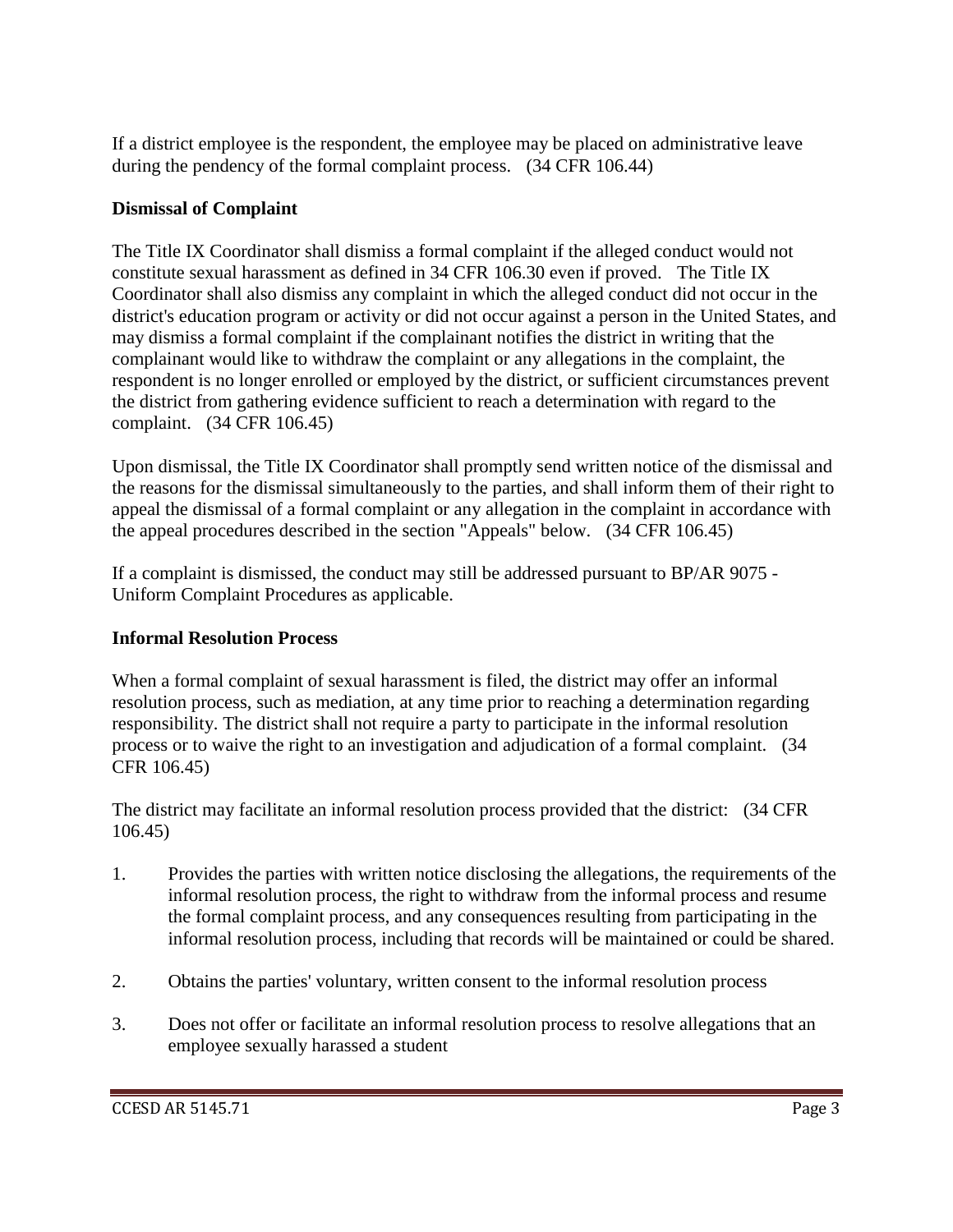### **Written Notice**

If a formal complaint is filed, the Title IX Coordinator shall provide the known parties with written notice of the following: (34 CFR 106.45)

- 1. The district's complaint process, including any informal resolution process
- 2. The allegations potentially constituting sexual harassment with sufficient details known at the time, including the identity of parties involved in the incident if known, the conduct allegedly constituting sexual harassment, and the date and location of the alleged incident if known. Such notice shall be provided with sufficient time for the parties to prepare a response before any initial interview.

If, during the course of the investigation, new Title IX allegations arise about the complainant or respondent that is not included in the initial notice, the Title IX Coordinator shall provide notice of the additional allegations to the parties.

- 3. A statement that the respondent is presumed not responsible for the alleged conduct and that a determination regarding responsibility is made at the conclusion of the complaint process
- 4. The opportunity for the parties to have an advisor of their choice who may be, but is not required to be, an attorney, and the ability to inspect and review evidence
- 5. The prohibition against knowingly making false statements or knowingly submitting false information during the complaint process

The above notice shall also include the name of the investigator, facilitator of an informal process, and decision-maker and shall inform the parties that, if at any time a party has concerns regarding conflict of interest or bias regarding any of these persons, the party should immediately notify the Title IX Coordinator.

#### **Investigation Procedures**

During the investigation process, the district's designated investigator shall: (34 CFR 106.45)

- 1. Provide an equal opportunity for the parties to present witnesses, including fact and expert witnesses, and other inculpatory and exculpatory evidence
- 2. Not restrict the ability of either party to discuss the allegations under investigation or to gather and present relevant evidence
- 3. Provide the parties with the same opportunities to have others present during any grievance proceeding, including the opportunity to be accompanied to any related meeting or proceeding by the advisor of their choice, who may be, but is not required to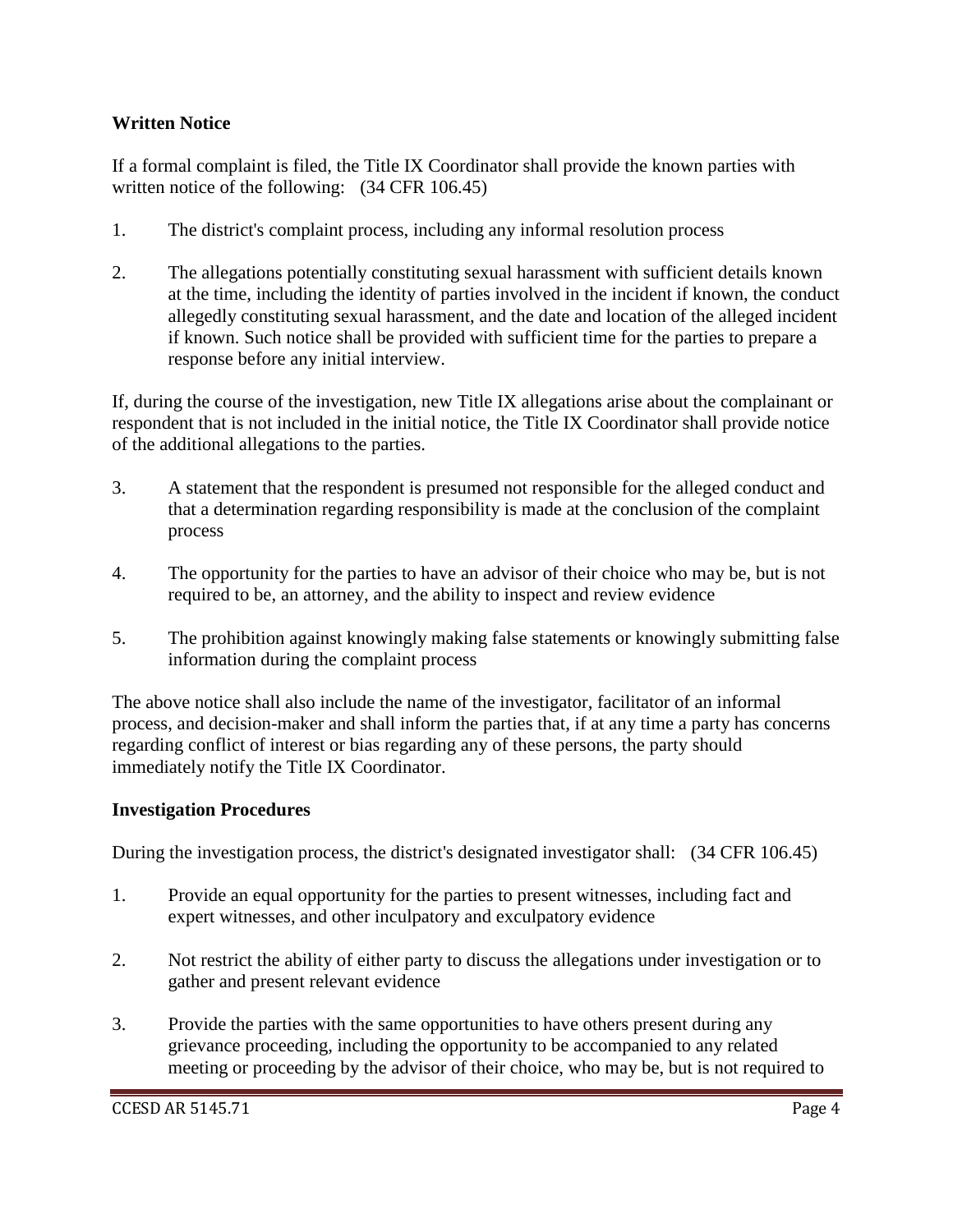be, an attorney

- 4. Not limit the choice or presence of an advisor for either the complainant or respondent in any meeting or grievance proceeding, although the district may establish restrictions regarding the extent to which the advisor may participate in the proceedings as long as the restrictions apply equally to both parties
- 5. Provide, to a party whose participation is invited or expected, written notice of the date, time, location, participants, and purpose of all investigative interviews or other meetings, with sufficient time for the party to prepare to participate
- 6. Send in an electronic format or hard copy to both parties and their advisors, if any, the evidence obtained as part of the investigation that is directly related to the allegations raised in the complaint, and provide the parties at least 10 days to submit a written response for the investigator to consider prior to the completion of the investigative report
- 7. Objectively evaluate all relevant evidence, including both inculpatory and exculpatory evidence, and determine credibility in a manner that is not based on a person's status as a complainant, respondent, or witness
- 8. Create an investigative report that fairly summarizes relevant evidence and, at least 10 days prior to the determination of responsibility, send to the parties and their advisors, if any, the investigative report in an electronic format or a hard copy, for their review and written response

Questions and evidence about the complainant's sexual predisposition or prior sexual behavior are not relevant, unless such questions and evidence are offered to prove that someone other than the respondent committed the conduct alleged by the complainant or if the questions and evidence concern specific incidents of the complainant's prior sexual behavior with respect to the respondent and are offered to prove consent. (34 CFR 106.45)

Privacy rights of all parties to the complaint shall be maintained in accordance with applicable state and federal laws.

If the complaint is against an employee, rights conferred under an applicable collective bargaining agreement shall be applied to the extent they do not conflict with the Title IX requirements.

## **Written Decision**

The Superintendent/Principal shall designate an employee as the decision-maker to determine responsibility for the alleged conduct, who shall not be the Title IX Coordinator or a person involved in the investigation of the matter. (34 CFR 106.45)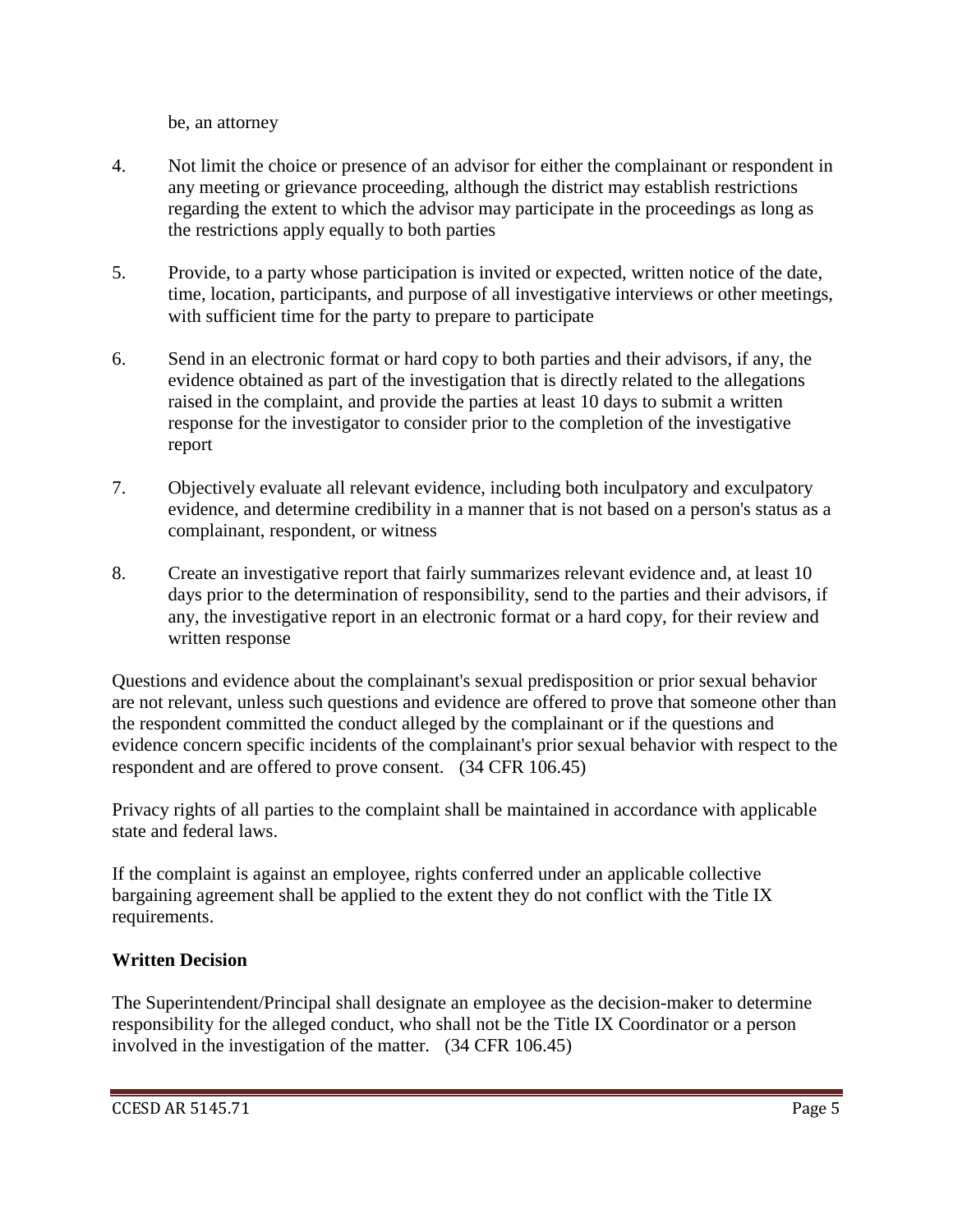After the investigative report has been sent to the parties but before reaching a determination regarding responsibility, the decision-maker shall afford each party the opportunity to submit written, relevant questions that the party wants asked of any party or witness, provide each party with the answers, and allow for additional, limited follow-up questions from each party

The decision-maker shall issue, and simultaneously provide to both parties, a written decision as to whether the respondent is responsible for the alleged conduct. (34 CFR 106.45)

The written decision shall be issued within 60 calendar days of the receipt of the complaint.

The timeline may be temporarily extended for good cause with written notice to the complainant and respondent of the extension and the reasons for the action. (34 CFR 106.45)

In making this determination, the decision-maker shall use the "preponderance of the evidence" standard for all formal complaints of sexual harassment. The same standard of evidence shall be used for formal complaints against students as for complaints against employees. (34 CFR 106.45)

The written decision shall include the following: (34 CFR 106.45)

- 1. Identification of the allegations potentially constituting sexual harassment as defined in 34 CFR 106.30
- 2. A description of the procedural steps taken from receipt of the formal complaint through the written decision, including any notifications to the parties, interviews with parties and witnesses, site visits, methods used to gather other evidence, and hearings held if the district includes hearings as part of the grievance process
- 3. Findings of fact supporting the determination
- 4. Conclusions regarding the application of the district's code of conduct or policies to the facts
- 5. A statement of, and rationale for, the result as to each allegation, including a decision regarding responsibility, any disciplinary sanctions the district imposes on the respondent, and whether remedies designed to restore or preserve equal access to the district's educational program or activity will be provided by the district to the complainant
- 6. The district's procedures and permissible bases for the complainant and respondent to appeal

## **Appeals**

Either party may appeal the district's decision or dismissal of a formal complaint or any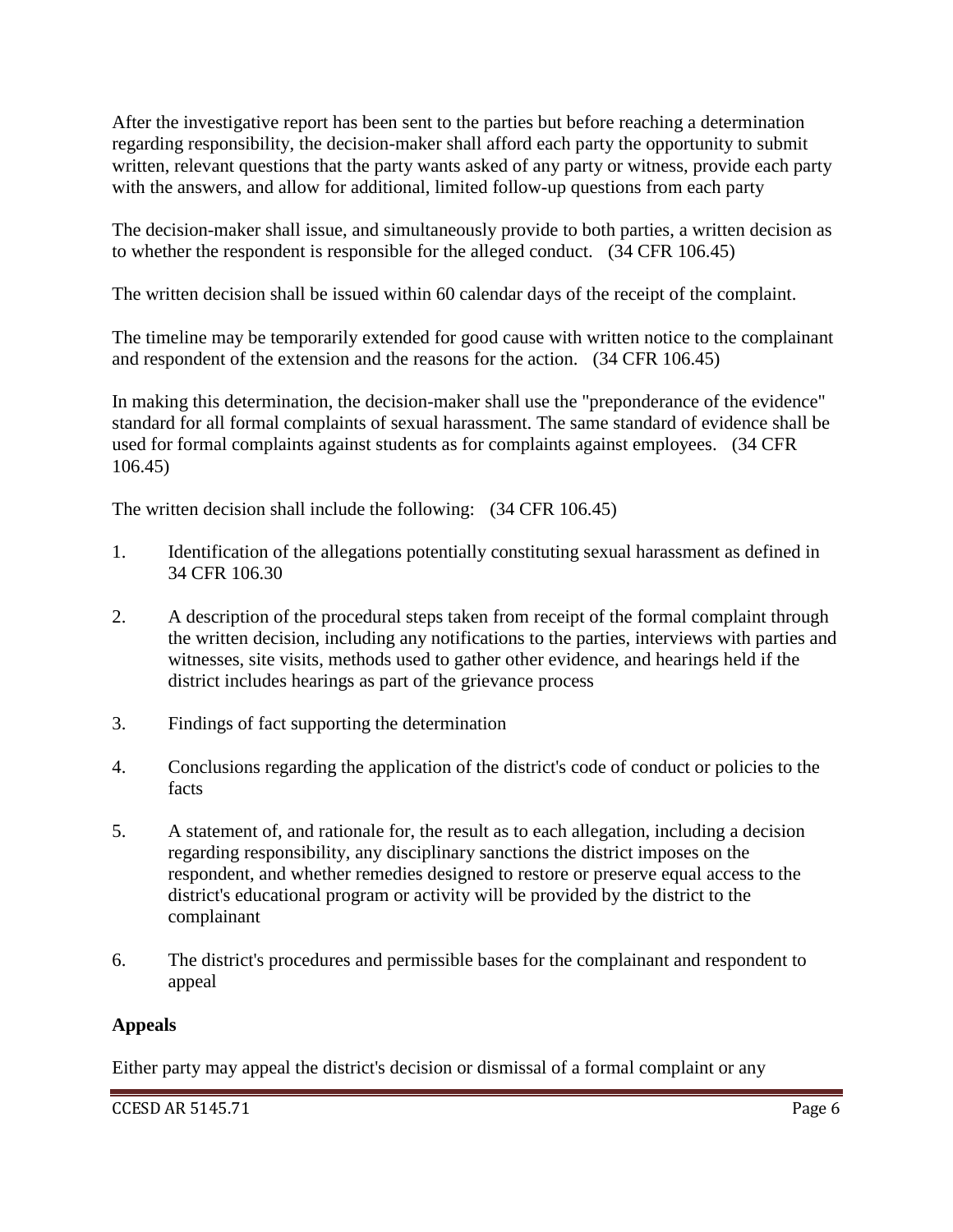allegation in the complaint, if the party believes that a procedural irregularity affected the outcome, new evidence is available that could affect the outcome, or a conflict of interest or bias by the Title IX Coordinator, investigator(s), or decision-maker(s) affected the outcome. If an appeal is filed, the district shall: (34 CFR 106.45)

- 1. Notify the other party in writing when an appeal is filed and implement appeal procedures equally for both parties
- 2. Ensure that the decision-maker(s) for the appeal is trained in accordance with 34 CFR 106.45 and is not the same decision-maker(s) who reached the determination regarding responsibility or dismissal, the investigator(s), or the Title IX Coordinator
- 3. Give both parties a reasonable, equal opportunity to submit a written statement in support of, or challenging, the outcome
- 4. Issue a written decision describing the result of the appeal and the rationale for the result
- 5. Provide the written decision simultaneously to both parties

An appeal must be filed in writing within 10 calendar days of receiving the notice of the decision or dismissal, stating the grounds for the appeal and including any relevant documentation in support of the appeal. Appeals submitted after this deadline are not timely and shall not be considered.

A written decision shall be provided to the parties within 20 calendar days from the receipt of the appeal.

The district's decision may be appealed to the California Department of Education within 30 days of the written decision in accordance with BP/AR 9075.

Either party has the right to file a complaint with the U.S. Department of Education's Office for Civil Rights within 180 days of the date of the most recently alleged misconduct.

The complainant shall be advised of any civil law remedies, including, but not limited to, injunctions, restraining orders, or other remedies or orders that may be available under state or federal antidiscrimination laws, if applicable.

# **Remedies**

When a determination of responsibility for sexual harassment has been made against the respondent, the district shall provide remedies to the complainant. Such remedies may include the same individualized services described above in the section "Supportive Measures," but need not be nondisciplinary or nonpunitive and need not avoid burdening the respondent. (34 CFR 106.45)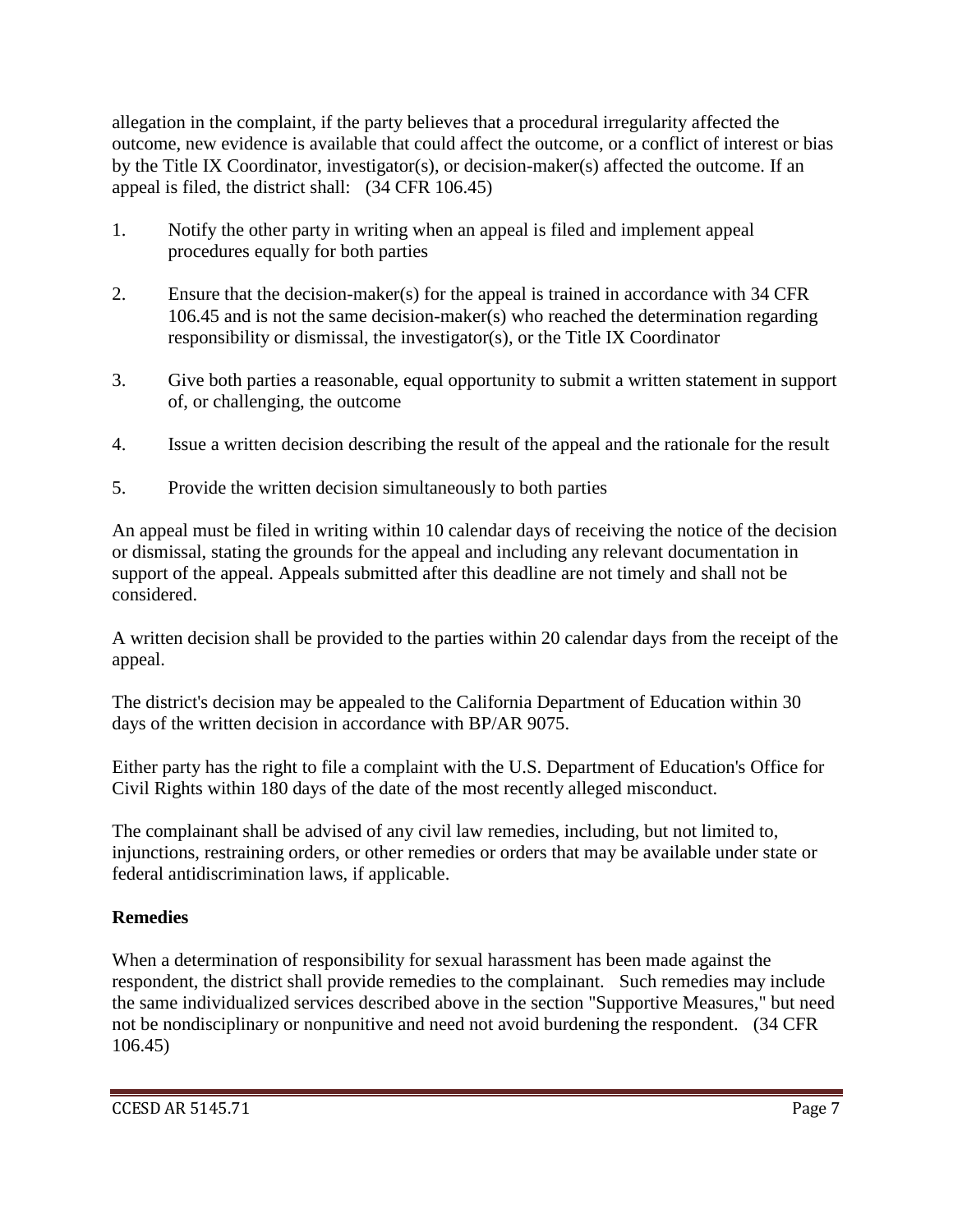## **Corrective/Disciplinary Actions**

The district shall not impose any disciplinary sanctions or other actions against a respondent, other than supportive measures as described above in the section "Supportive Measures," until the complaint procedure has been completed and a determination of responsibility has been made. (34 CFR 106.44)

For students in grades 4-8, discipline for sexual harassment may include suspension and/or expulsion. After the completion of the complaint procedure, if it is determined that a student at any grade level has committed sexual assault or sexual battery at school or at a school activity off school grounds, the Superintendent/Principal shall immediately suspend the student and shall recommend expulsion. (Education Code 48900.2, 48915)

Other actions that may be taken with a student who is determined to be responsible for sexual harassment include, but are not limited to:

- 1. Transfer from a class or school as permitted by law
- 2. Parent/guardian conference
- 3. Education of the student regarding the impact of the conduct on others
- 4. Positive behavior support
- 5. Referral of the student to a student success team
- 6. Denial of participation in extracurricular or cocurricular activities or other privileges as permitted by law

When an employee is found to have committed sexual harassment or retaliation, the district shall take appropriate disciplinary action, up to and including dismissal, in accordance with applicable law and collective bargaining agreement.

## **Record-Keeping**

The Superintendent/Principal or designee shall maintain, for a period of seven years: (34 CFR 106.45)

- 1. A record of all reported cases and Title IX investigations of sexual harassment, any determinations of responsibility, any audio or audiovisual recording and transcript if applicable, any disciplinary sanctions imposed, any remedies provided to the complainant, and any appeal or informal resolution and the results therefrom
- 2. A record of any actions, including supportive measures, taken in response to a report or formal complaint of sexual harassment, including the district's basis for its conclusion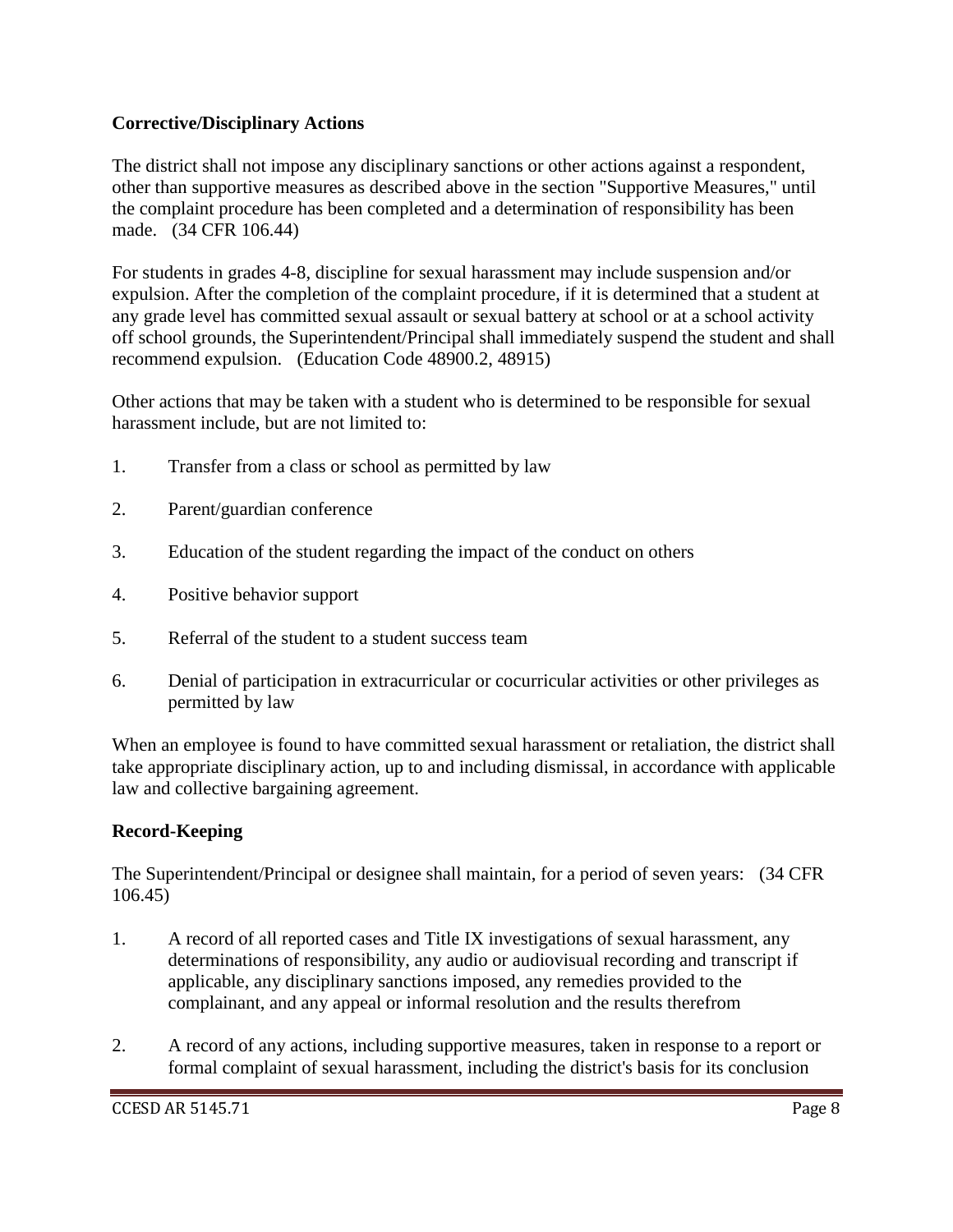that its response was not deliberately indifferent, the measures taken that were designed to restore or preserve equal access to the education program or activity, and, if no supportive measures were provided to the complainant, the reasons that such a response was not unreasonable in light of the known circumstances

3. All materials used to train the Title IX Coordinator, investigator(s), decision-maker(s), and any person who facilitates an informal resolution process. The district shall make such training materials publicly available on its web site, or if the district does not maintain a web site, available upon request by members of the public.

Legal Reference:

EDUCATION CODE 200-262.4 Prohibition of discrimination on the basis of sex 48900 Grounds for suspension or expulsion 48900.2 Additional grounds for suspension or expulsion; sexual harassment 48985 Notices, report, statements and records in primary language CIVIL CODE 51.9 Liability for sexual harassment; business, service and professional relationships 1714.1 Liability of parents/guardians for willful misconduct of minor GOVERNMENT CODE 12950.1 Sexual harassment training CODE OF REGULATIONS, TITLE 5 4600-4670 Uniform complaint procedures 4900-4965 Nondiscrimination in elementary and secondary education programs UNITED STATES CODE, TITLE 20 1092 Definition of sexual assault 1221 Application of laws 1232g Family Educational Rights and Privacy Act 1681-1688 Title IX of the Education Amendments of 1972 UNITED STATES CODE, TITLE 34 12291 Definition of dating violence, domestic violence, and stalking UNITED STATES CODE, TITLE 42 1983 Civil action for deprivation of rights 2000d-2000d-7 Title VI, Civil Rights Act of 1964 2000e-2000e-17 Title VII, Civil Rights Act of 1964 as amended CODE OF FEDERAL REGULATIONS, TITLE 34 99.1-99.67 Family Educational Rights and Privacy 106.1-106.82 Nondiscrimination on the basis of sex in education programs COURT DECISIONS Donovan v. Poway Unified School District, (2008) 167 Cal.App.4th 567 Flores v. Morgan Hill Unified School District, (2003, 9th Cir.) 324 F.3d 1130 Reese v. Jefferson School District, (2000, 9th Cir.) 208 F.3d 736 Davis v. Monroe County Board of Education, (1999) 526 U.S. 629 Gebser v. Lago Vista Independent School District, (1998) 524 U.S. 274 Oona by Kate S. v. McCaffrey, (1998, 9th Cir.) 143 F.3d 473